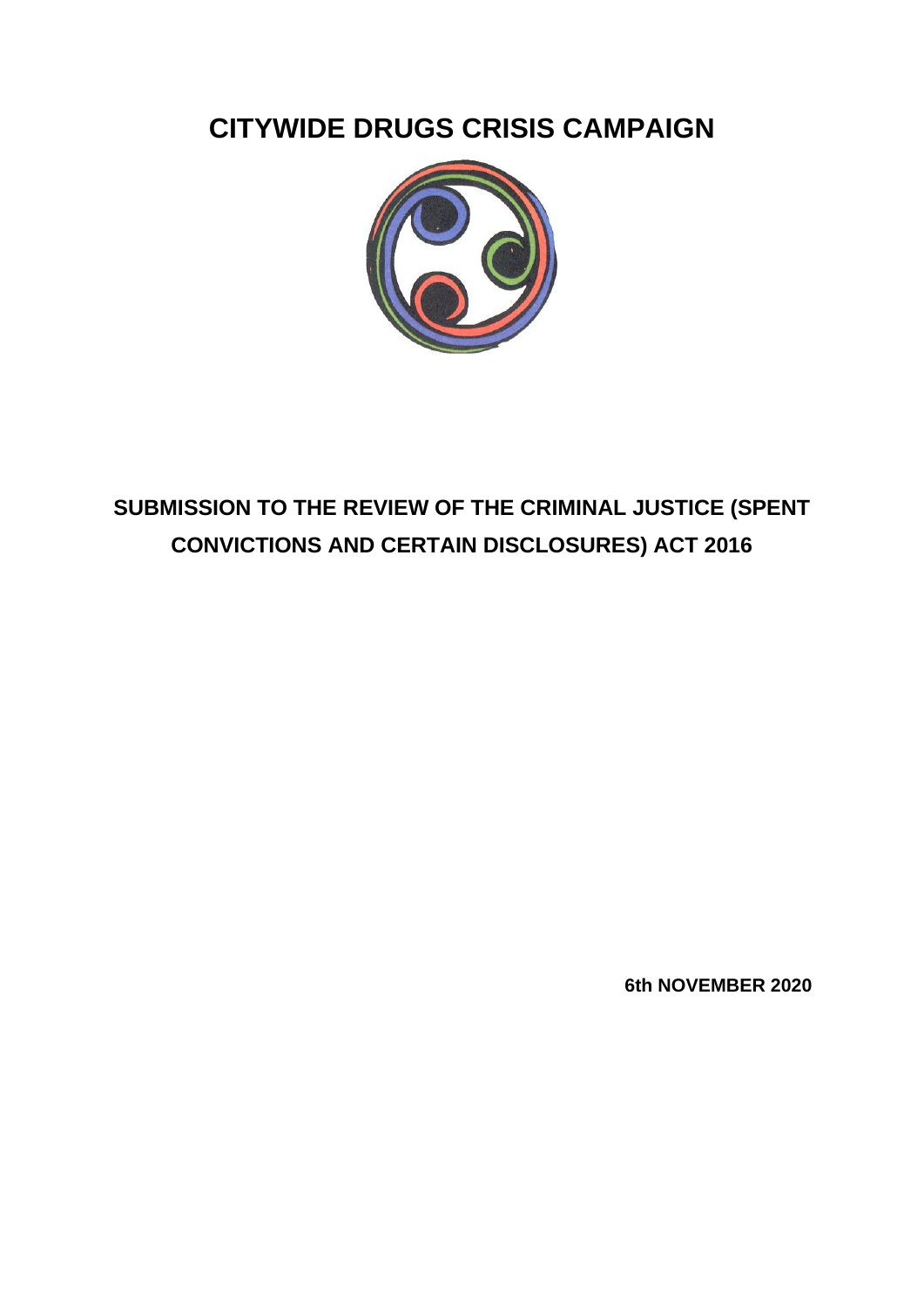### **Introduction**

#### **About Citywide**

Citywide Drugs Crisis Campaign is a national network of community organisations that are involved in addressing the drugs issue and it represents the community sector on the National Committees of the National Drugs Strategy (NDS). The consultation process carried out during the development of our Strategic Plan in 2012 highlighted the growing concern in our communities about the negative impact of a criminal record on people who use drugs and their families. Since then Citywide has been actively engaged in promoting informed debate on the issue through our community networks, local community meetings, political briefings and public and policy statements.

This submission is focussing on the life long impact of drug offence convictions and how these punishments can serve to seriously affect the opportunities for the individual to successfully rehabilitate and make a positive contribution to their own lives, their families, their community and wider society. A life-long criminal record for drug offences can be a pre-cursor to a life-long barrier to accessing employment, education, training, housing, travel visas, insurances, etc.

#### **Introduction**

It is Citywide's view that a lifelong criminal record can amount to a punishment that is often grossly disproportionate to the initial offending behaviour and has the effect of compounding the social and economic exclusion factors that lead to drug use in the first instance. Core to the spirit of rehabilitation is the principle that any person who has demonstrated their commitment to move on from offending behaviour, through the completion of a successful rehabilitation, should be able to benefit.

As things currently stand a person with a conviction for more than one drug offence in their lifetime cannot avail of the spent conviction process. This can have the effect of diminishing a person's efforts at rehabilitation; as they become more socially isolated. It significantly reduces opportunities to create positive change in their lives by placing barriers to the prospects of providing adequately for their families and contributing productively to their communities and the wider community into the future.

Drug offence charges disproportionally affect people from poorer communities. They already experience many disadvantages and having a lifelong criminal record compounds these disadvantages. The link between drug misuse and social and economic disadvantage was first recognised by the Irish Government over 20 years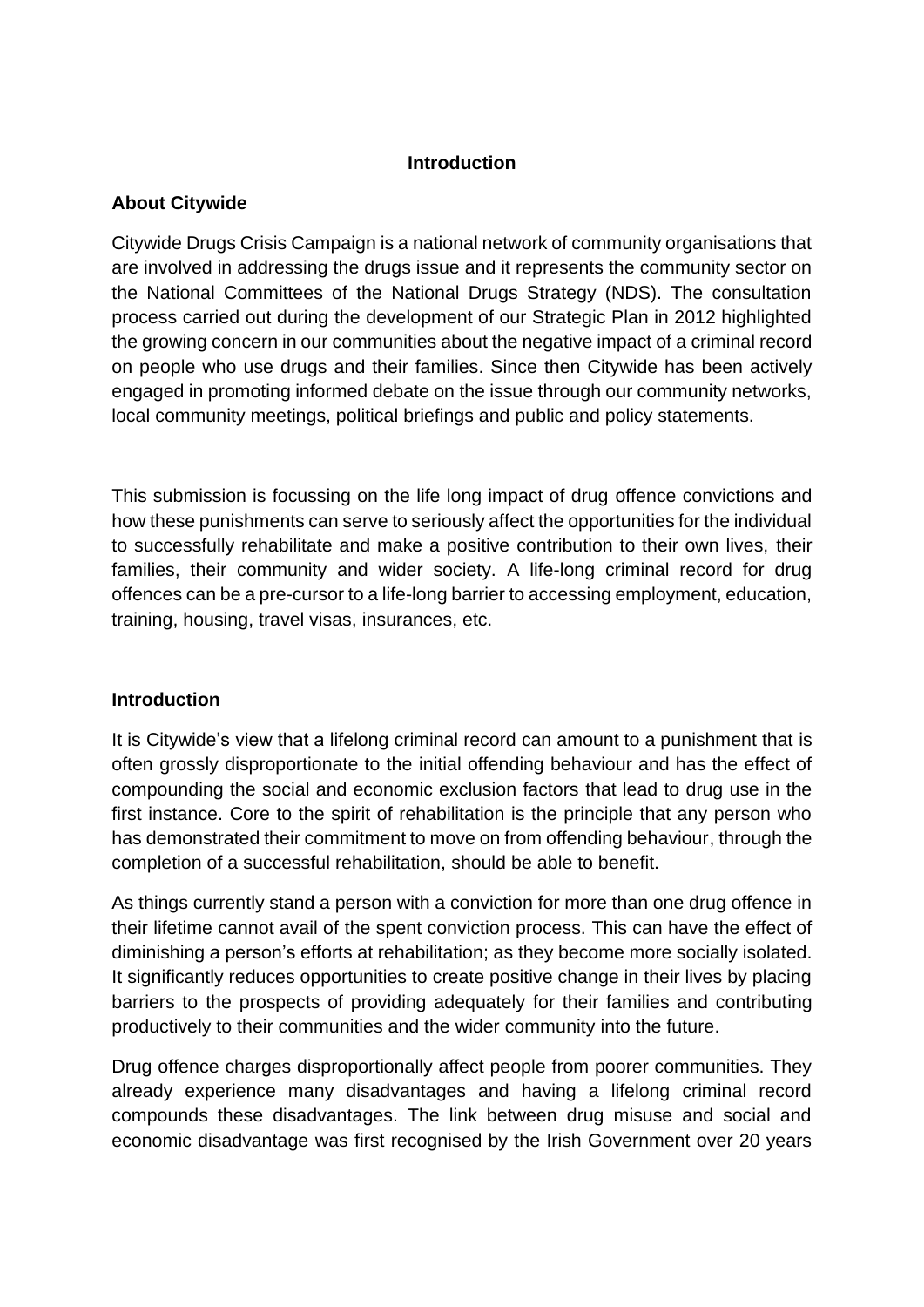ago, in the first report of the [Ministerial Task Force on Measures to Reduce the](https://www.citywide.ie/download/pdf/ministerial_task_force_to_reduce_demand_for_drugs.pdf)  [Demand for Drugs](https://www.citywide.ie/download/pdf/ministerial_task_force_to_reduce_demand_for_drugs.pdf).

The current National Drugs Strategy reaffirms the commitment in the Programme for Government to a health-led rather than a justice approach to the drugs issue and this Review on Spent Convictions provides an appropriate policy framework for the removal of spent convictions for drug offences.

Research carried out by Citywide in 2014 highlighted [the barriers to rehabilitation](https://www.citywide.ie/resources/2014-barriers-or-bridges-drugs-rehabilitation-projects-the-road-to-recovery/)  [which are experienced by people on Drug Rehabilitation Projects](https://www.citywide.ie/resources/2014-barriers-or-bridges-drugs-rehabilitation-projects-the-road-to-recovery/) and how time, effort and resources are invested by the projects and their participants in working to overcome these barriers. A criminal conviction relating to drug offences has a potential negative impact on many aspects of the participants lives. An increasing number of employment positions and voluntary activities in Ireland require Garda vetting. Many people, who are no longer using drugs, will not even apply for positions that require Garda vetting as they believe their application would not be considered.

The current policy of maintaining a lifelong criminal record for drug offences is at odds with a key objective of the National Drugs Strategy which is to promote recovery, rehabilitation and re-integration of people who use drugs.

This process, therefore, gives us a welcome opportunity to truly embed rehabilitative legislation and transform lives and communities positively.

## **1. The Sentencing Length Limits for Spent Convictions**

### **Recommendation 1:**

Citywide recommends increasing the upper limit of eligible sentences to a minimum of 48 months with the addition of a review mechanism by which convictions that are not automatically eligible may become spent on a case-by-case basis.

### **2. Number of convictions that can be considered spent**

There should be no limit to the number of eligible convictions that can become spent. Any person who has demonstrated, through their actions and engagement with a successful rehabilitation process and period, should be able to benefit from a spent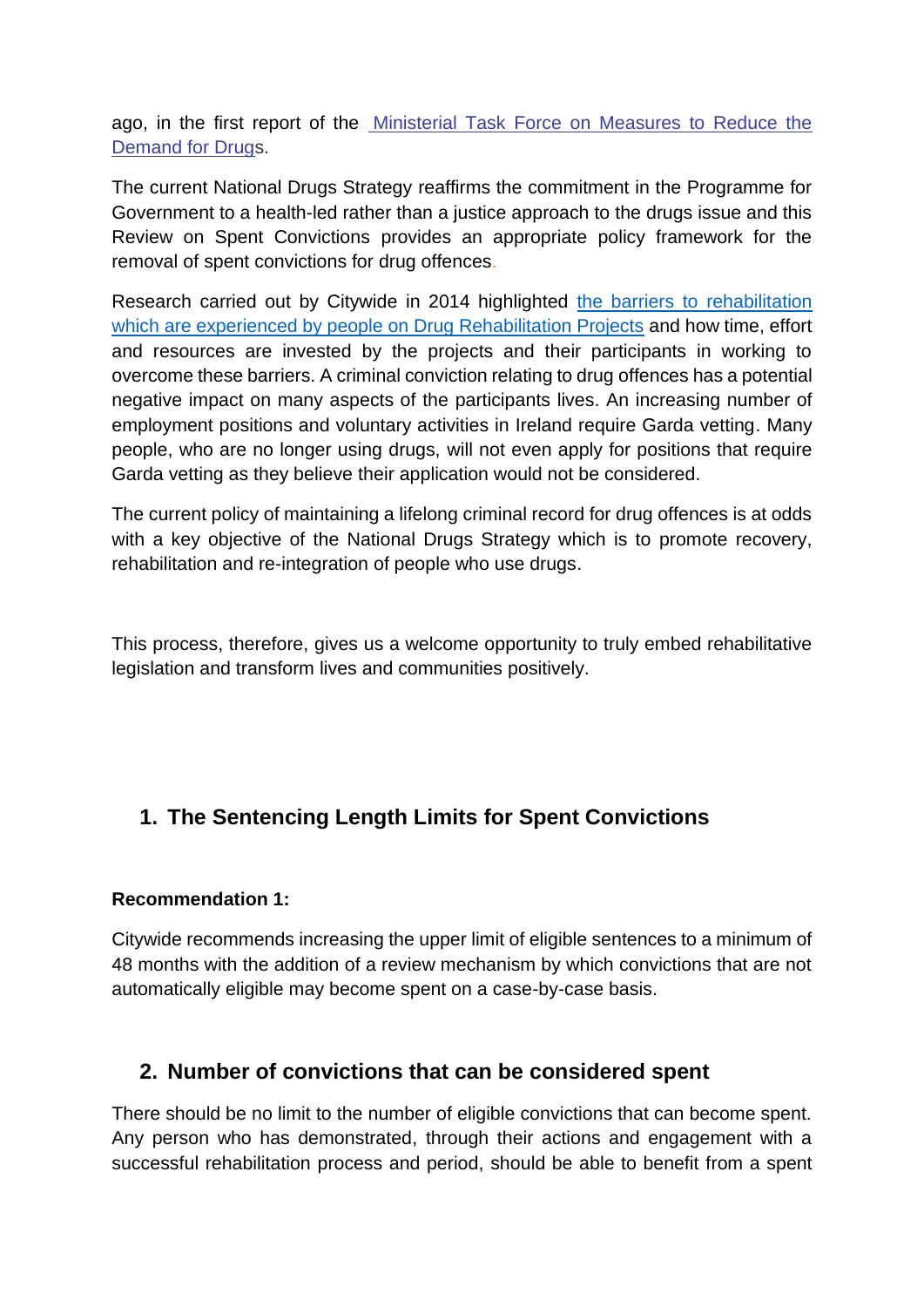convictions process. Removing the limit on eligible convictions would recognise that clusters of offending are most often linked with a particular set of circumstances, e.g addiction, poverty, mental health, homelessness, personal background etc. Removing the limit on the number of eligible convictions would motivate and support people who have worked hard to move on from their previous offending behaviour.

### **Recommendation 2:**

Remove the limit on the number of eligible convictions that can become spent

### **3. Principle of proportionality**

Citywide believes that the current seven year rehabilitative period is a blunt instrument that fails to take into account proportionality. Rehabilitative periods should be long enough to demonstrate meaningful desistance from offending but not so long as to act as a disincentive. The impacts of exclusion from employment over a long period should be considered here.

### **Recommendation 3:**

Develop a proportionate scale that links the rehabilitative period to the severity of the sentence imposed.

### **4. Incorporating a distinct approach to young adults**

Citywide welcomes the specific reference to the disproportionate impact a conviction can have on a young person's life prospects. Having a conviction history can be a major barrier for this vulnerable cohort at a critical time of their lives.

For many young people, making the transition from childhood to adulthood in a highrisk environment brings an increasing array of challenges, one of which is gaining a criminal conviction for possession of drugs which ultimately impacts on their future and potential

Citywide has led a piece of exploratory research with practitioners in the Community [Drugs Projects and Community Youth Services](https://www.citywide.ie/assets/files/pdf/2019_the_drug_economy_and_youth_interventions.pdf?issuusl=ignore) in collaboration with Dr. Matt Bowden (Technological University of Ireland) to look at the experience of working with young people and how they become involved in the illegal drugs trade. We need, as a society, to be able to signpost a way out of this activity and having targeted approaches to assist young people in this regard would represent a major positive intervention.